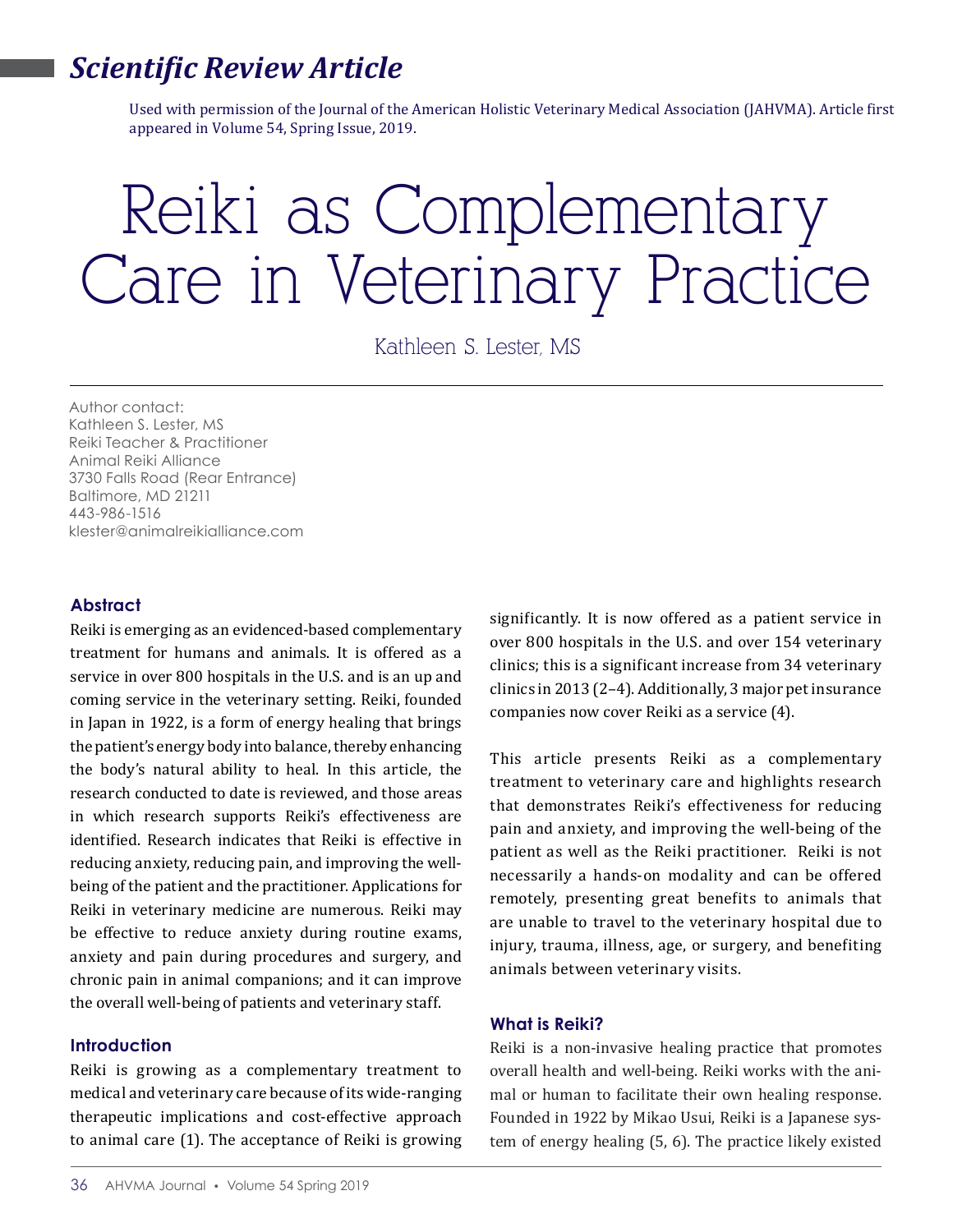in Japan prior to 1922, but the contemporary teachings are based on those of Usui (5, 6). The literal translation for "Reiki" is "spirit energy," with Rei" meaning spirit and "Ki" meaning energy. Although Reiki is often referred to as "energy healing," energy healing is not limited to Reiki. Every indigenous culture had a Shaman or healer who healed others through accessing the universal life force energy (4). In fact, all cultures have a term for the universal life force energy: in Chinese tradition it is called "Qi" (Chi), in Hawaiian culture it is called "mana," in Tibetan Buddhism it is called "lüng," and in Indian tradition it is called "prana." Usui realized that anyone can learn Reiki, as everyone is born with this innate ability. Somehow, this connection with Reiki, the universal life force energy, is lost, and it has to be rediscovered.

Usui developed a method of teaching and techniques for practitioners to reconnect to the universal life force energy and to share that energy for the healing of others. Usui's background and foundation were in Buddhism, Shintoism, and the martial arts, and the techniques and tools of his teachings are rooted in these traditions. Reiki itself is not religious in nature and can be taught to anyone.

The system of Reiki is comprised of 5 elements: the precepts, techniques and meditations, healing, symbols, and lastly, attunements and reiju, the spiritual blessings. The Reiki precepts are the foundation of the system of Reiki:

- Just for today, do not anger
- Just for today, do not worry
- Just for today, be humble
- Just for today, be honest in your work
- Just for today, be compassionate to yourself and others (5, 6).

All the techniques and practices taught in the system of Reiki are created to assist the practitioner to embody the precepts. Some of these include meditation, breathing techniques to focus and unify the mind, and self-healing/ care (7). For the practitioners, Reiki is an ongoing practice and journey back to one's true self (8). Reiki practitioners become one with the universal life force energy through

meditation and a focused intention for the recipient's highest good.

#### **The Science of Reiki**

Reiki is the ability of the practitioner to synchronize their vibration to that of the universal life force energy and to share that vibration with the patient's energy body. When the animal's energy body is balanced and vibrating in sync with that of the universal life force energy, the physical body can heal itself.

From a scientific perspective, Reiki is best understood through quantum physics. Science has shown that everything is made of vibrating electromagnetic energy — just like light, sound, or microwaves. According to Einstein, matter and energy are interchangeable because, in essence, they are aspects of the same thing. When light is in a slow state of vibration, it appears as matter; when light is in a higher state of vibration, it appears to be moving or not as matter. This light energy is what connects us all, as we are all aspects of the same light, either in low or high states of vibration. Matter is not a solid separate thing and should not be treated as such.

Our energy body is actually the biomagnetic field that extends from our physical body. Ampere's Law explains the magnetic forces between current-carrying conductors, including the physical body. Electrical currents generated by organs in the body flow through organs and tissues, generating magnetic fields around the body and within the body. The heart generates the strongest electrical field which flows through the circulatory system, thus generating the body's strongest biomagnetic field (9). This biomagnetic field, or energy body, extends from our physical body to include our mental, emotional, and spiritual bodies. All illness begins as an imbalance in 1 or more layers of our energy body before it manifests as an illness or injury in the physical body. "The biomagnetic measurements are a lot more informative about what is happening inside the body than are the bioelectric measurements" (10).

The Reiki practitioner is able to meditate and access the vibration of the universal life force energy or healthy life systems. According to Schuman's Resonance Theory,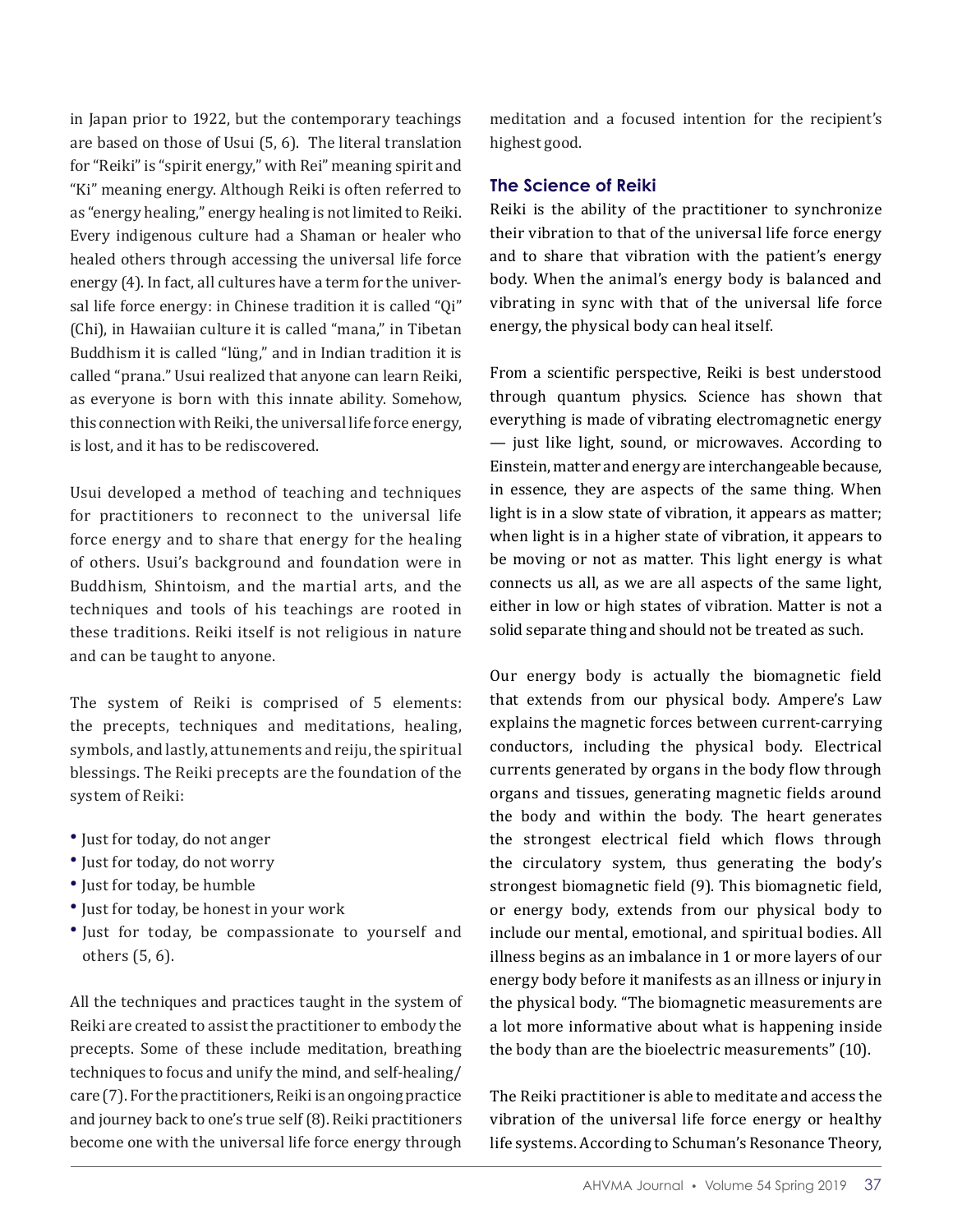health life systems vibrate around 7.83 Hz. From a meditative state and with intention for the patient's highest good, the Reiki practitioner shares vibration with the patient during the session, and the patient's vibration is entrained to that of the practitioner. Measuring the brainwaves of both the patient and practitioner using EEGs, Pennington found that the recipient's brainwaves shifted to the practitioner's state of consciousness (11).

#### **Reiki in Veterinary Practice**

Reiki is a wonderful complementary therapy to veterinary practice because it can heal on physical, mental, emotional, and spiritual levels (12). The typical approach to medicine, including veterinary medicine, is to treat the symptom or injury, and not consider the whole being. Additionally, the treatment often suppresses the symptom or injury and does not actually heal the root cause. Reiki works to heal the whole being, including the energy field, which brings balance and allows the physical body to heal (13). Reiki can stand alone as a treatment for some issues, or it can work together with other treatments.

Dr. Richard Pitcairn explained, "It is an illusion to try to analyze things as though they were separate entities or parts, for all phenomena are manifestations of a whole field of energy that underlies its manifestations. One of the most important implications of this fundamental breakthrough of understanding physics is that the fragmented, specialized particulate approach to knowledge that typifies most of science (including medicine) is erroneous at its very root. We must learn to see problems in relation to the whole and not become lost in the divisions of our artificial labels and definitions" (14).

Reiki is non-invasive, as the energy flows through the practitioner and is shared with the energy field of the patient. There is no requirement to touch the animal in order to offer Reiki, enabling it to be offered in person or via distance. Several studies indicate that distance Reiki is just as effective as in-person Reiki (15, 16). Veterinary hospitals can offer the benefits of distance Reiki to their patients so they can continue to heal in the safety and serenity of their own home.

Veterinarians and veterinary technicians trained in Reiki have found it to be beneficial during physical exams in the veterinary clinic as it decreases anxiety, allowing for a more accurate diagnosis. They have also found that Reiki eases patient anxiety prior to another treatment, such as acupuncture or chiropractic (a). Additionally, Reiki can be used pre-surgery, during surgery, and post-surgery to reduce anxiety as well as pain (b).

#### **Reiki Research**

Human and animal research supports Reiki to reduce anxiety, manage pain, and improve the well-being of the client and practitioner (15, 16, 21–29, 33–38). As little to no research has been conducted on animals in a clinical setting, this paper cites laboratory studies and human studies to support the benefits of Reiki for animals. Over the last 10 years, there has been a growing and promising body of evidence to support the application of Reiki as a complementary and integrative healing modality. Growing support for the effectiveness of Reiki has been established by recent meta-analyses of Reiki research (17–20).

The earliest meta-analyses on Reiki were done in 2007 by Vitale and did not report significant findings (17). However, by 2010, the Touchstone Process was used by The Center for Reiki Research to review 25 Reiki studies of which 12 studies were included in the good or excellent category for scientific rigor. They concluded that Reiki has a positive impact on pain in chronically ill patients and that there is solid initial evidence that Reiki is beneficial for depression, stress, and the well-being of practitioners (18). In 2014, Thrane and Cohen reviewed 45 published Reiki studies, but only 7 studies met their criteria of proper scientific method with appropriate control groups. The conclusion from the final analysis of these studies indicates that Reiki is effective in reducing pain and anxiety, and that Reiki is a very effective tool for self-care by medical staff (19).

In 2017, McManus reviewed 13 clinical studies, including 6 studies that were not included in earlier metaanalyses. These studies had to meet 4 selection criteria: administration of only hands-on Reiki, inclusion of "sham Reiki" control groups, publication in peer-reviewed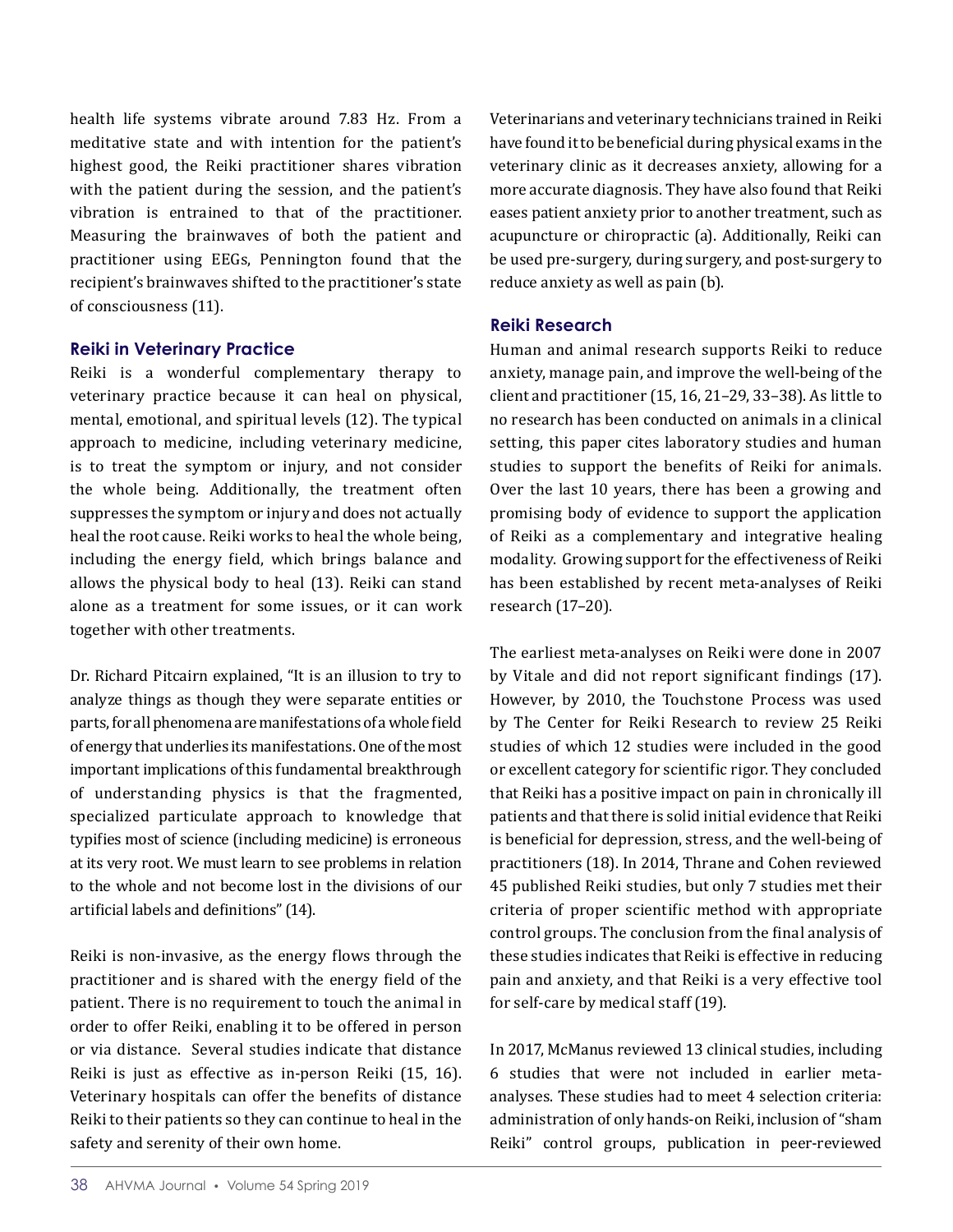journals, and participation of at least 20 individuals in the Reiki group. Of these, 8 showed statistically significant benefits of Reiki, 5 showed no difference between the placebo and Reiki, and 1 showed Reiki was less effective than the placebo for treating fibromyalgia. McManus suggested that the lack of results in the 5 studies could be a result of "a lack of statistical resolving power of the experiment." He concluded that "Reiki is better than the placebo in activating the parasympathetic nervous system, as measured by reduced heart rate, reduced blood pressure, and increased heart rate variability. For patients with chronic health conditions, Reiki has been found to be more effective than placebo for reducing pain, anxiety, depression, and for improving self-esteem and improving quality of life" (20).

#### **Reiki for Anxiety**

Bringing an animal to the veterinarian is often a stressful event for the pet, the human companion, and the veterinary staff. When stress levels are high, it is more difficult to get an accurate diagnosis, give injections,

and ultimately plan for recovery time. Multiple studies have shown that Reiki is effective in reducing stress in humans and animals (15, 21–27).

Conclusions for animal companions can be extrapolated from 2 studies that used laboratory animals. A study conducted by Baldwin and Schwartz used a controlled experimental design to look at stress in a hospital situation with the premise that loud noise in a clinical setting can impair the recovery process (21). The researchers examined whether Reiki could reduce the impact of stress on 16 rats that were exposed to 90 dB of white noise for 15 minutes per day ("daily noise") for 3 weeks. The rats were divided into 4 groups, of which 3 groups received daily noise every day for 3 weeks, and 1 group was left in a quiet room. Of the 3 daily noise groups, 1 group received a Reiki session for 15 minutes prior to the daily noise, 1 group received a sham Reiki session for 15 minutes prior to the daily noise, and the third group just received the noise. Microvascular damage was used as a measurement of stress. The Reiki group demonstrated significantly less

## **SAVE THE DATE! SEPTEMBER 12-15, 2019 Celebrate the 45th IVAS Congress in Wroclaw, Poland**







**Congress venue University of Environmental and Life Sciences** For more information visit the IVAS website at WWW.ivas.org Email office@ivas.org or call +1-970-266-0666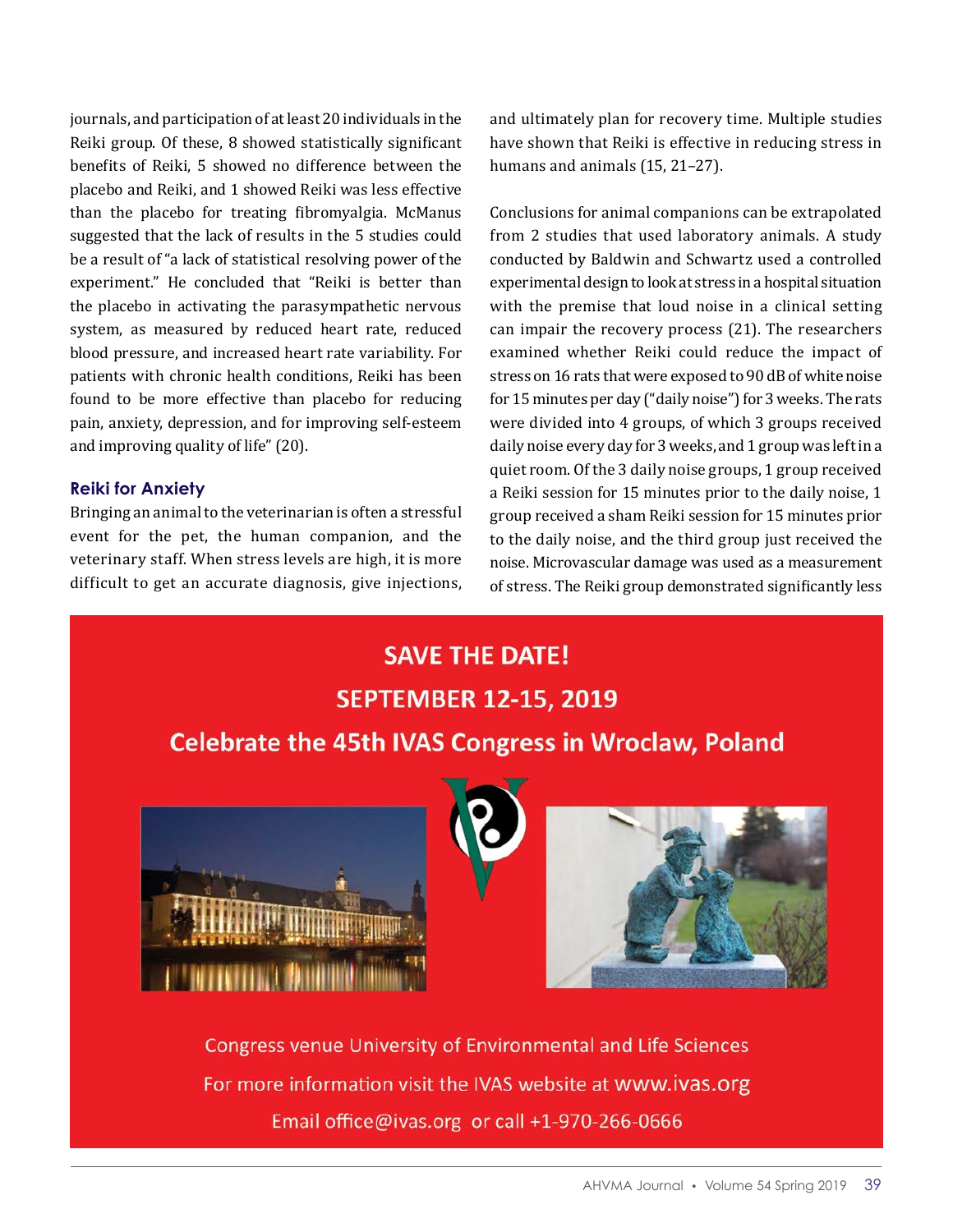arthritis and cancer pain. As pets age, many often suffer conditions that cause chronic pain. Reiki is an effective modality to help manage the pain.

In 1998, a study of 120 human patients with more than a year of chronic pain from a variety of conditions found that the group that received Reiki had the most significant reduction in pain compared to the control group, a Progressive Muscle Relaxation group, and a placebo group (23). The Pain Rating Index-R was used to measure sensory pain (quality, intensity, and location of pain), evaluative pain (overall assessment of pain), and affective pain (relating to anxiety and fear about pain). Of the 3 measures, the most significant decrease in pain among the Reiki treatment group was in sensory pain. This study concluded that not only did Reiki reduce pain in the treatment group that received 30-minute Reiki sessions 2 times per week for 5 weeks, but that the treatment had an impact for up to 3 months. "The gains made by Reiki persist over longer periods of time. Reduction in sensory and affective qualities of pain and the Total Pain Rating Index tend to persist even at a 3-month interval" (23).

In 2003, a study focused on humans with cancer pain found that the Reiki treatment group experienced a significant reduction in pain and a significant drop in diastolic blood pressure and pulse rate on the days Reiki was offered. They also reported an increased quality of life during the 7-day experiment (28).

A pilot study in 2008 found that Reiki reduced pain, anxiety, and fatigue for cancer patients compared to the control group. In a randomized control study, Reiki was compared to rest. Each group received either Reiki or rest for approximately 45 minutes to an hour each session for 5 consecutive days a week. The Reiki group received 2 days of Reiki treatment followed by 2 weeks of no treatment, while the rest group received 2 weeks of no scheduled rest. Using the Edmonton Symptom Assessment System to measure pain, anxiety, and tiredness before and after each session (Reiki or rest), Tsang, Carlson, and Olson found that the Reiki treatment group had significantly less pain, anxiety, and tiredness (29).

A clinical trial studied Reiki and physiotherapy for 60 patients with intervertebral disc herniation to determine the extent to which these treatments were effective in relieving lower back pain and improving activities of daily living (16). In this study, 60 patients were randomly assigned to 1 of 3 treatment groups: the Reiki treatment group, the drug therapy group, or the physiotherapy group. The Reiki group received a 15-minute distance healing session daily for 3 consecutive days; the physiotherapy group received 7 to 10 physiotherapy sessions of 60 to 90 minutes duration; and the drug therapy group received indomethacin and methocarbamol every 8 hours for 1 week. The Reiki group and the physiotherapy group had significantly reduced pain and increased activities of daily living compared to the drug therapy group. While there was no significant difference between the Reiki and physiotherapy groups in pain management and activities of daily living, this study found that the response to Reiki was faster than to physiotherapy and more cost-effective. Specifically, 3 Reiki sessions of 15 minutes, for a total of 45 minutes of treatment time, were as effective as 7 to 10 physiotherapy sessions that lasted 60 to 90 minutes for a total of 420 to 900 minutes of total treatment time. Reiki provided significant savings in cost and time. Additionally, the Reiki group was able to receive distance Reiki and did not have to travel to a facility for treatment, allowing them more time for activities of daily living.

#### **Practitioner Well-being and Client Care**

Reiki may be beneficial to veterinarians and their staff, as it contributes to the well-being of those practicing Reiki in addition to the overall well-being of patients (30–34). While Reiki can be taught to anyone, it is those who develop an ongoing daily Reiki practice who become the most skilled practitioners. Reiki practice may include daily meditations, practice of the Reiki precepts, self-healing, breathing exercises, and practice with the symbols and mantras. During the facilitation of a Reiki session, the practitioner serves as a conduit to the universal life force energy and receives healing as they facilitate a session. Several studies have determined that nursing staff that take care of themselves can better care for their patients (35–38).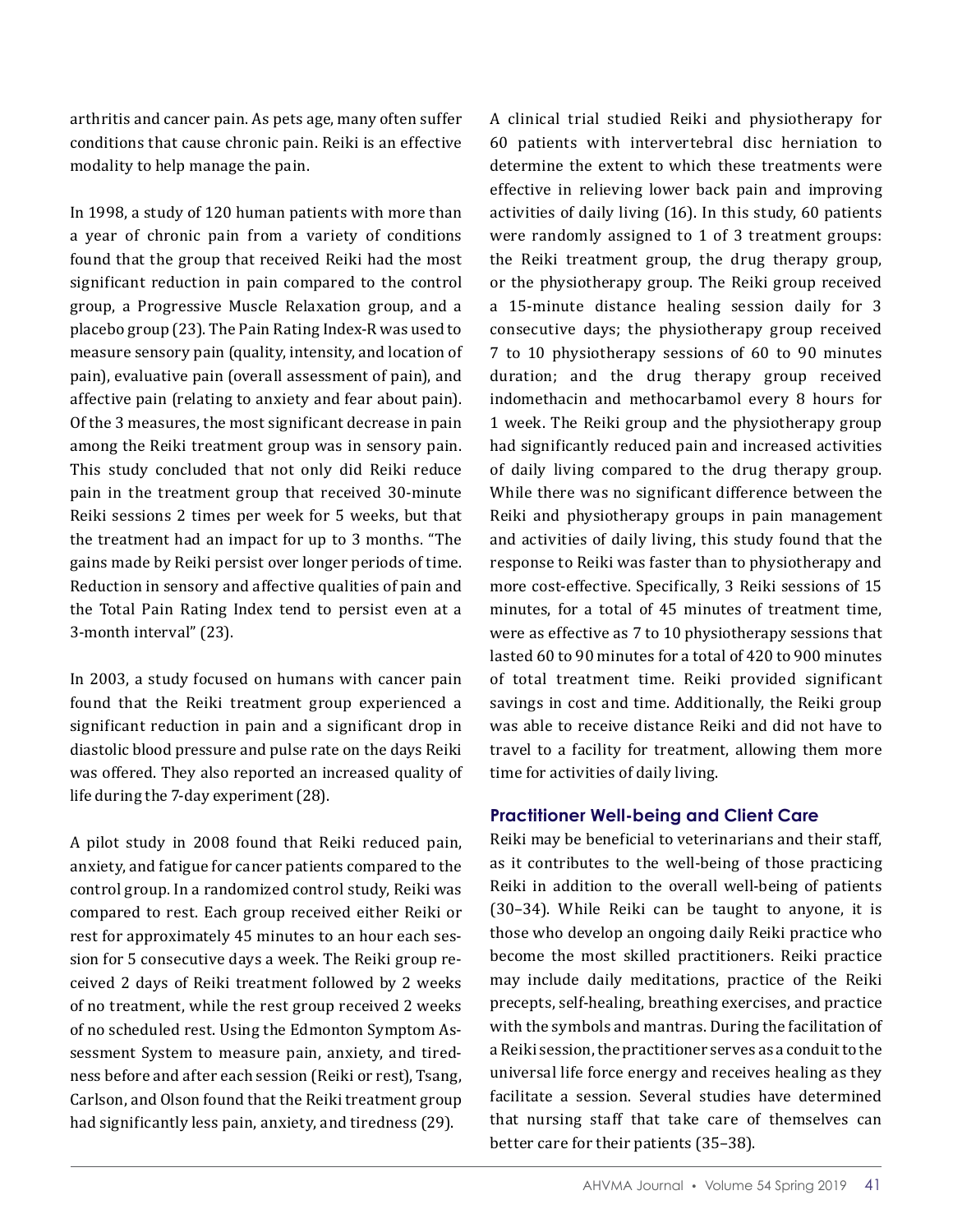Several studies that looked at the benefits of Reiki for nurses who are also Reiki practitioners found that Reiki reduced stress and anxiety among nursing staff as well as the patients (30–34). Reiki impacts not only the wellbeing of the nurse but also the attentiveness to their patient's needs and clarity of thought or focus (35, 36). Most of the studies used interview protocols, and 1 used a survey of nursing staff trained in Reiki to gauge selfperceived stress, ability to focus, problem-solving skills, and level of care toward patients.

#### **Conclusion**

Research supports Reiki for reducing pain and anxiety, and for improving the well-being of the patient and practitioner. These implications alone are significant to veterinary medicine. Research has demonstrated the effectiveness of Reiki on humans and laboratory animals. While Reiki has become more popular for human patients, it may also be used in the veterinary setting as a complement to treatment for acute pain caused by injury or surgery, and chronic pain such as that from arthritis and cancer. In these scenarios, Reiki could be used by itself or in conjunction with other pain relief options in which close monitoring is important to get the right dose or combination of modalities to manage pain safely. Ultimately, the impact is less pain medication and their non-beneficial side effects. Reiki offers many advantages, including no side effects, not having to be administered daily because of potential long-term effects, and the ability to be administered via distance which allows the animals to remain in their home environment.

While it can be concluded that Reiki is effective for pain management for injuries, post-surgery, and for animals with chronic pain, the full extent to which Reiki is effective has not been explored. Studies can be conducted on surgery patients to determine if amounts of anesthesia and post-operative pain medication can be reduced with concurrent Reiki treatments. By reducing anesthesia and pain medication, less toxins are processed by the body, which enables the body to focus on healing from illness or injury. Positive results of such studies could have tremendous impact on the

quality of life of our animal companions, especially for those living with cancer, diabetes, or chronic pain.

Reiki can be used in the veterinary setting to reduce anxiety for the pet, the human companion, and the veterinary staff. It can be taught to all veterinary staff, including administrative staff, to help reduce anxiety in all aspects of the veterinary setting. Because the energy field of a skilled Reiki practitioner will positively affect those around them, front desk staff trained in Reiki may reduce the stress of a visit to the hospital. The same is true for other staff trained in Reiki. The pet and human may be more relaxed, making it is easier to examine the animal and establish a correct diagnosis, as well as give vaccines and medications. Reiki can also be used pre-operatively to reduce anxiety and possibly improve outcomes of the surgery.

While the research on Reiki has advanced in the last 10 years, there is much more to do to establish this modality's effectiveness for other indications, such as faster healing rates and healing specific illnesses. Additionally, as there are many ways to study Reiki in the clinical setting, the use of laboratory studies can be discontinued. To get at the depth and breadth of the full impact of Reiki, additional clinical studies are necessary to draw more conclusive results about the effectiveness of Reiki.

#### **Endnotes**

a. Personal communication with Dr. Salifou Bishop, DVM, Loving Pet Care Hospital. December 1, 2018. Personal communication with Odette Suter, DVM, Peak Animal Health Center. December 7, 2018.

#### **References**

1. Prasad K. Introduction to Reiki. *Innovative Veterinary Care Journal*. 2011;1(1):28-29.

2. USA Today. More hospitals offer alternative therapies for mind, body, spirit. Available at: https://tinyurl.com/USATdy-Mind. Accessed December 30, 2018.

3. American Holistic Veterinary Medical Association. Find a holistic veterinarian online. Available at: https://tinyurl.com/holvet2. Accessed December 4, 2018.

b. Personal communication with Dr. Salifou Bishop, DVM, Loving Pet Care Hospital. December 1, 2018. Personal communication with Tamara Hebbler, DVM, Healing Hope Wellness Center. December 9, 2018.

c. Personal communication with Dr. Salifou Bishop, DVM, Loving Pet Care Hospital. December 1, 2018.